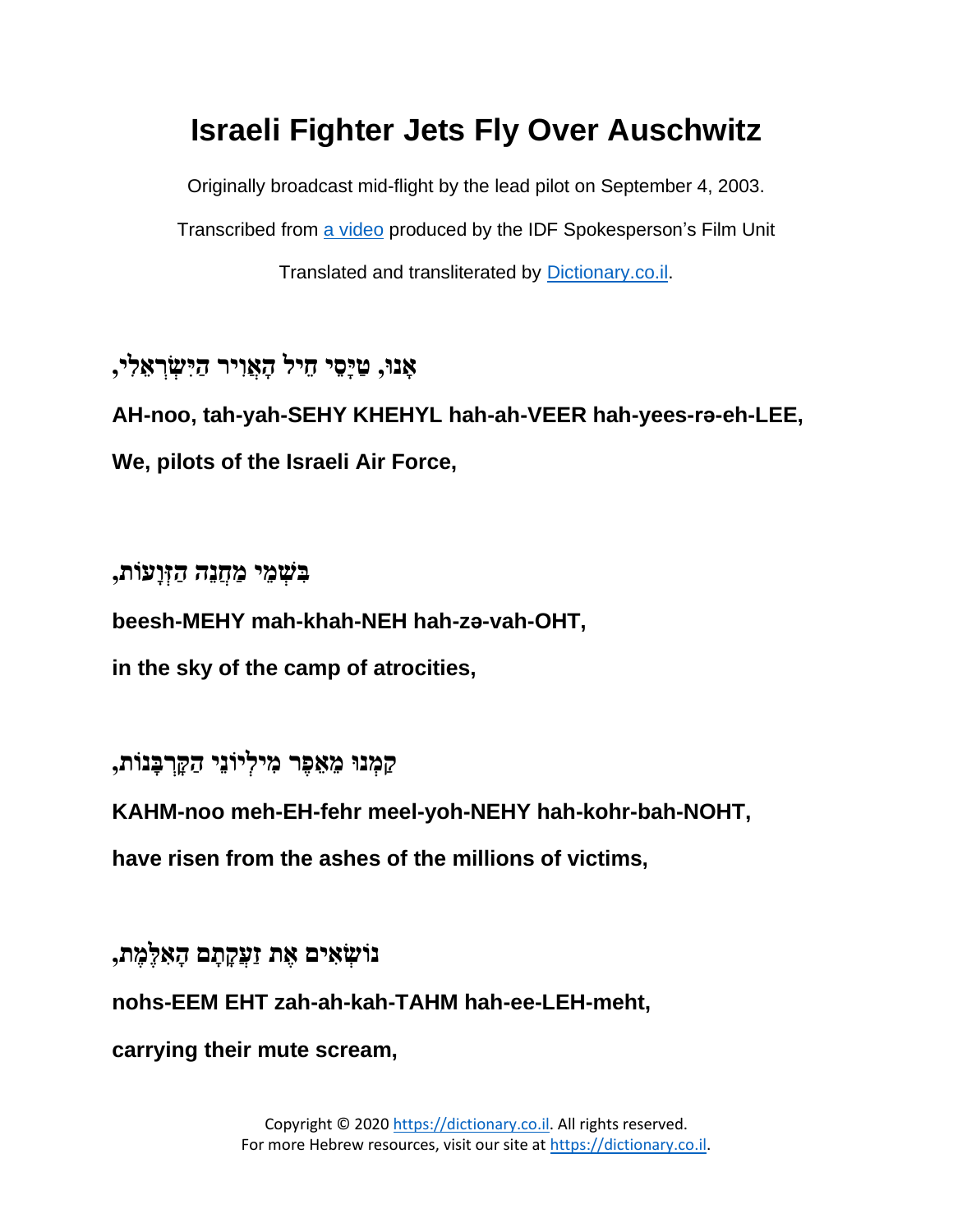## מַצְ**דִיעִים לִגְבוּרָתָם,**

**mahts-dee-EEM leeg-voo-rah-TAHM,**

**saluting their courage,**

**וּמַבְטִיהָים לְהָיוֹת מָגֵן oo-mahv-tee-KHEEM leeh-YOHT mah-GEHN and promising to be a shield**

**לָעָם ַהְׂיהּו ִדי lah-AHM hah-yǝ-hoo-DEE for the Jewish people**

**וּלְאַרְצוֹ, יִשְׂרָאֵל.** 

**ool-ahr-TSOH, yees-rah-EHL.**

**and for its land, Israel.**

**פַעַם הָ רִ אשֹונָה**

**PAH-ahm hah-ree-shoh-NAH**

**The first time**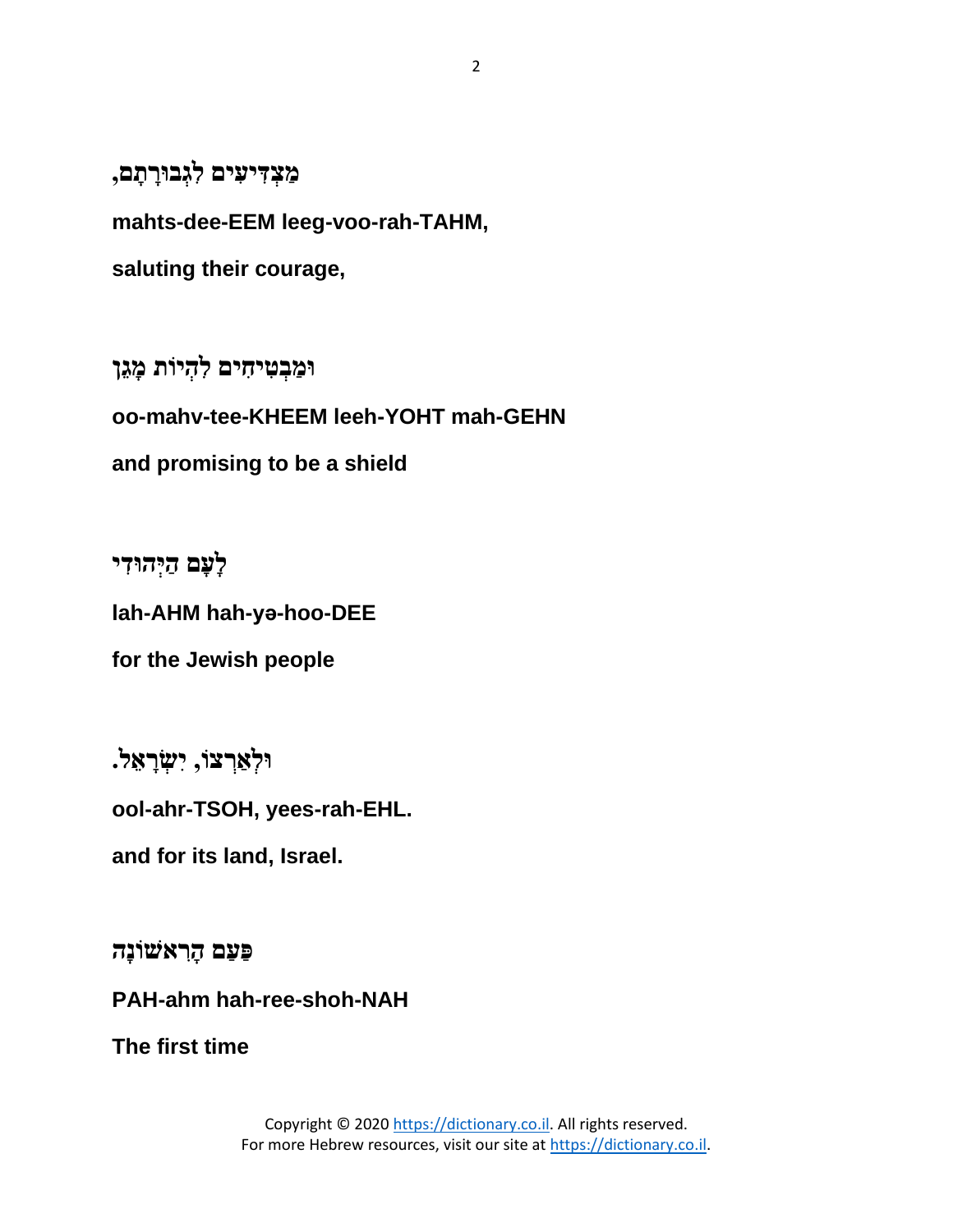**שֶ אַ תָ ה רֹואֶ ה אֶ ת הַ מַ חֲנֶה,** 

**sheh-ah-TAH roh-EH EHT hah-mah-khah-NEH,**

**that you see the camp,**

**הַ שַ עַר הַ ּנֹורָ אִ י הַ זֶה,** 

**hah-SHAH-ahr hah-noh-rah-EE hah-ZEH,**

**that awful gate,**

**אֶ ת הַ מְׂ סִ לָה,** 

**EHT hah-mǝ-see-LAH,**

**the [railroad] track,**

**אֶ ת הָ רָ צִ יף שֶ ל הַ סֵ לֶקְׂ צְׂ יָה,**

**EHT hah-rah-TSEEF SHEHL hah-seh-LEHK-tsee-yah,**

**the selection platform,**

**אֵ יפֹה שֶ הָ יּו הַ מִ שְׂ רָ פֹות** 

**EHY-foh sheh-hah-YOO hah-mees-rah-FOHT**

**where the crematoria were**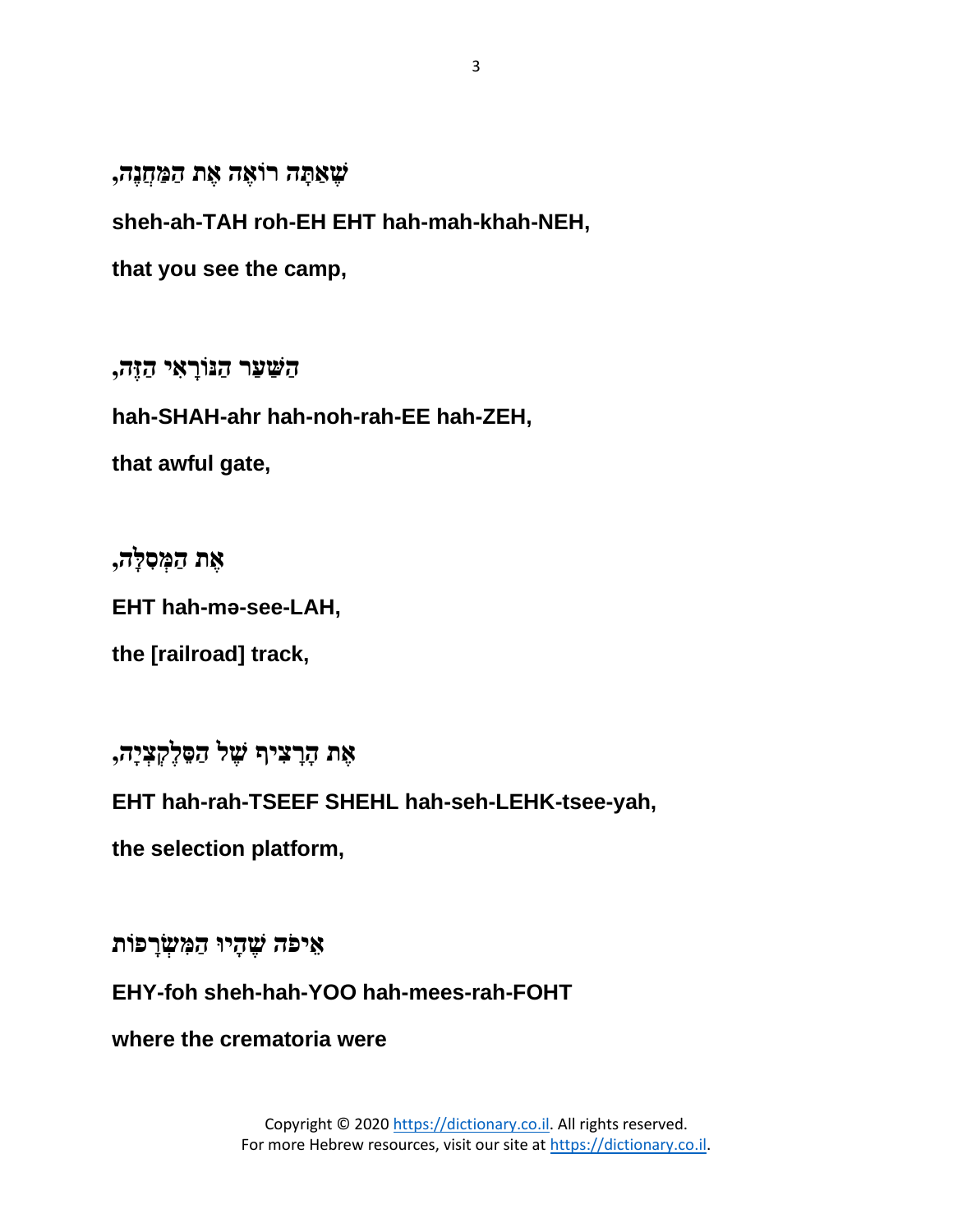**ּובֵ ינֵיהֶ ם עֹומְׂ דִ ים מִ סְׂ דָ ר שֶ ל מָ אתַ יִם מְׂ פַקְׂ דִ ים** 

**oo-vehy-nehy-HEHM ohm-DEEM mees-DAHR SHEHL mah-TAH-yeem mǝ-fahk-DEEM**

**and among them stands a formation of 200 commanders**

**וְׂ לֹוחֲמִ ים שֶ ל צַ הַ "ל...** 

**vǝ-loh-khah-MEEM SHEHL TSAH-hahl...**

**and fighters of the IDF…**

**וְׂ אַ תָ ה לְׂ מַ עְׂ לָה** 

**vǝ-ah-TAH lǝ-MAH-lah**

**And you are above**

עִם הָעָצְמָה הַצִּבָאִית

**EEM hah-ohts-MAH hah-tsǝ-vah-EET**

**with the military might**

**שֶ ל מְׂ דִ ינַת יִשְׂ רָ אֵ ל;**

**SHEHL mǝ-dee-NAHT yees-rah-EHL;**

**of the State of Israel;**

Copyright © 202[0 https://dictionary.co.il.](https://dictionary.co.il/) All rights reserved. For more Hebrew resources, visit our site at [https://dictionary.co.il](https://dictionary.co.il/).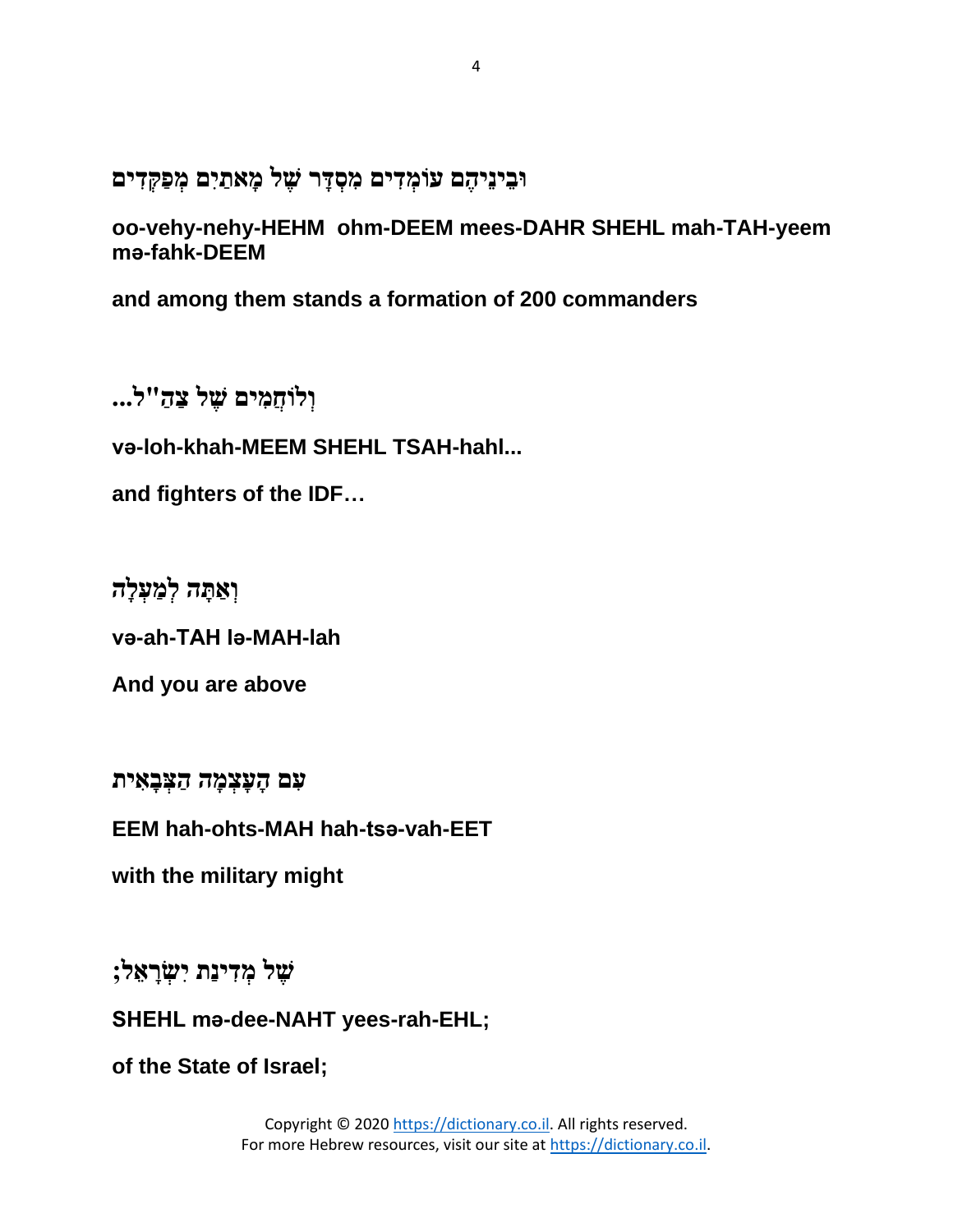**וְאָז אַתָּה מִסְתַּכֵּל** 

**vǝ-AHZ ah-TAH mees-tah-KEHL**

**And then you look** 

**עַל הַ כִ לָיֹון הַ ּנֹורָ א** 

**AHL hah-kee-lah-YOHN hah-noh-RAH**

**at the terrible devastation**

**שֶ הָ יָה לְׂ מַ טָ ה,** 

**sheh-hah-YAH lǝ-MAH-tah,**

**that was below,**

**]ּו[מִ סְׂ תַ כֵל מִ צַ ד שֵ נִי,**

**[oo-]mees-tah-KEHL mee-TSAHD sheh-NEE,**

**[and] look from the other side,**

**אַ תָ ה רֹואֶ ה אֶ ת הָ עָצְׂ מָ ה**

**ah-TAH roh-EH EHT hah-ohts-MAH**

**you see the power**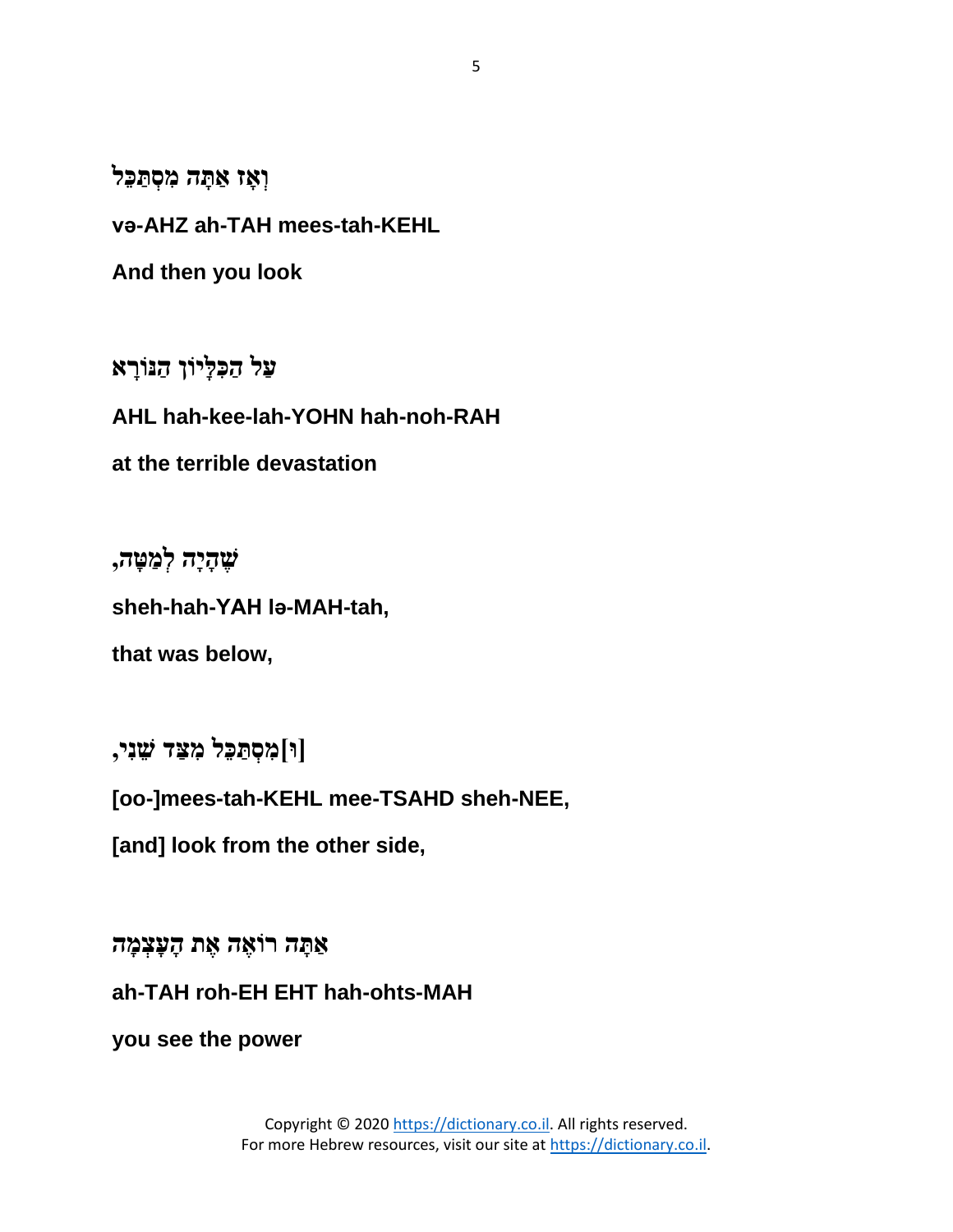**שֶ הָ עָם הַ זֶה הִ גִ יעַ אֵ לֶיהָ** 

**sheh-hah-AHM hah-ZEH hee-GEE-ah eh-LEH-hah**

**which this nation reached**

**בְׂ שִ שִ ים שָ נָה. bǝ-shee-SHEEM shah-NAH. in sixty years.**

**הַ מַ עֲבָ ר הַ זֶה מְׂ תַ מְׂ צֵ ת --** 

**hah-mah-ah-VAHR hah-ZEH mǝ-tahm-TSEHT --**

**This transition summarizes --**

**-- בַ שְׂ לֹושִ ים שְׂ נִיֹות שֶ לֹו**

**bah-shǝ-loh-SHEEM shǝ-nee-YOHT sheh-LOH --**

**in its thirty seconds --**

**אֶ ת הַ שִ שִ ים שָ נָה**

**EHT hah-shee-SHEEM shah-NAH**

**the sixty years**